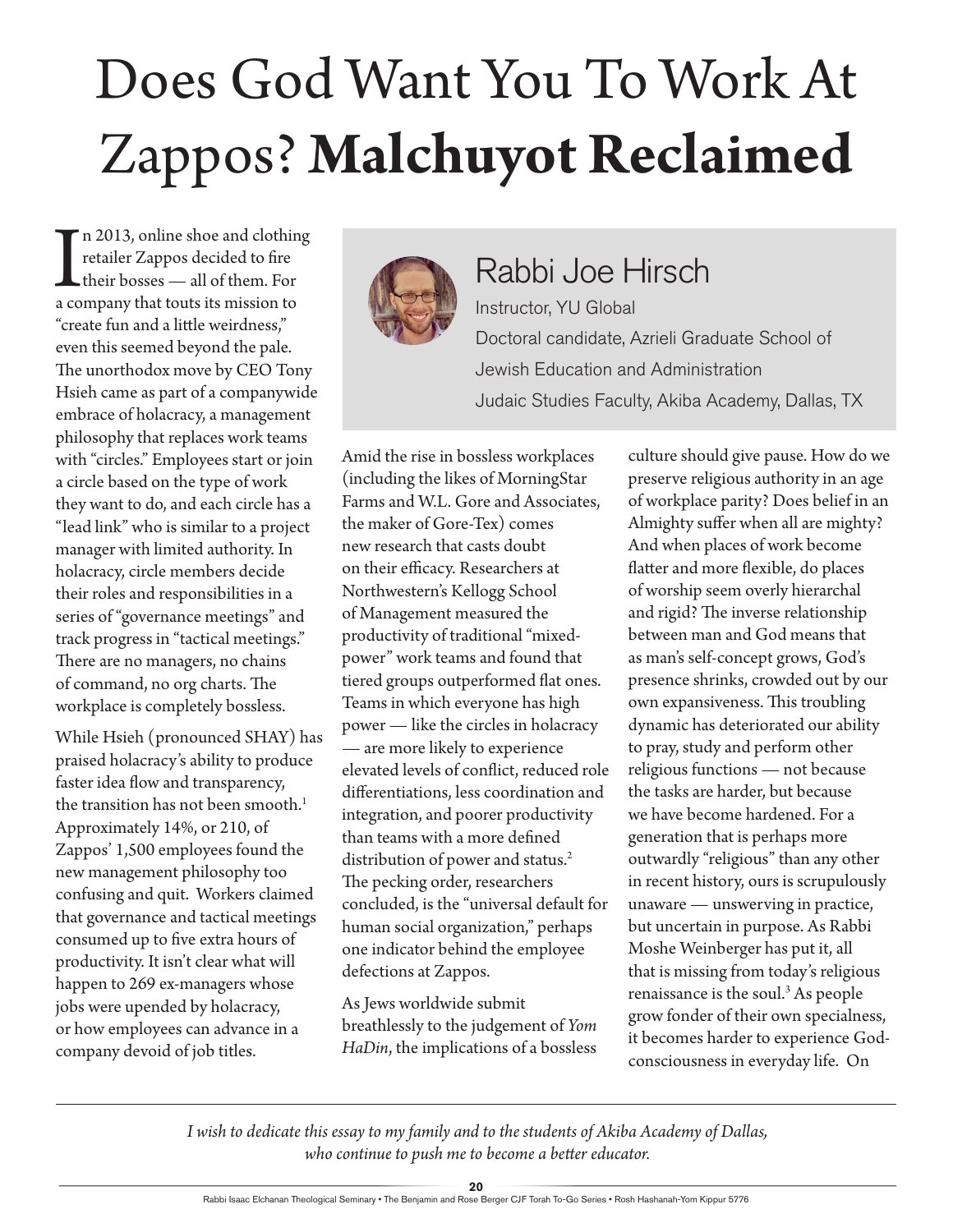Rosh Hashanah, the void may even severely inhibit our recitation and appreciation of *Malchuyot*, the soaring description of God's sovereignty in the Mussaf Amidah. If we don't need a boss, then why bother with a king?

To that point, we ought to reassess the meaning and message of *Malchuyot*. While this prayer section records the word "*melech*" (king) or other permutations some twenty-six times, its genesis appears to be unrelated to kingship of any kind. The Talmud<sup>4</sup> records a debate between Rebbi and Rabbi Yosi ben Yehudah over its origins:

וּבְקַצְרְכֶם אֶת קְצִיר אַרְצְכֶם לֹא תְכַלֶּה פְּאַת שָׂדְךָּ בְּקֻצְרֶךָּ וְלֶקֶט קְצִיְרָךָ לֹא תִלַּקֵט לֵעֲנִי וְלַגֵּר תַּעֲזֹב אֹתָם אֲנִי ה אֱלֹהֵיכֶם. **ויקרא כג:כב**

*When you reap the harvest of your Land, you shall not completely remove the corner of your field during your harvesting, and you shall not gather up the gleanings of your harvest. [Rather,] you shall leave these for the poor person and for the stranger. I am the Lord, your God.*  **Vayikra 23:22**

For Rebbi, the *Malchuyot* imperative emerges from the juxtaposition of the shofar (Vayikra 23:23) with the preceding description of the laws of *pe'ah*, the law requiring land owners to allocate a corner parcel of land for the poor to glean. Here, the concluding phrase of "I am the Lord, your God" functions as a prelude to the laws of shofar and its holiday motifs, which follow in the next verse.

Rabbi Yosi ben Yehudah reaches a similar conclusion, but from a different, if more direct proof text:

ּובְ יֹום ׂשִ מְ חַ תְ כֶ ם ּובְ מֹועֲ דֵ יכֶ ם ּובְ רָ אׁשֵ י חָ דְ ׁשֵ כֶ ם ּותְ קַ עְ ּתֶ ם ּבַ חֲ צֹצְ רֹת עַ ל עֹלתֵיכֶם וְעַל זִבְחֵי שַׁלְמֵיכֶם וְהַיּוּ לַכֶם לְזִכֲרוֹן לִפְנֵי אֱלֹהֵיכֶם אֲנִי ה אלהיכם. **במדבר י:י**

*On the days of your rejoicing, on your festivals and on your new-moon celebrations, you shall blow on the trumpets for your ascent-offerings and your peace sacrifices, and it shall be a remembrance before your God; I am the Lord, your God.*  **Bemidbar 10:10**

By his estimation, the appearance of the same verse, "I am the Lord, your God" alongside the silvered trumpets (which functioned much like the shofarot of then and now) is the basis for reciting *Malchuyot* on Rosh Hashanah. Remarkably, neither Rebbi nor Rabbi Yosi traces the origins of *Malchuyot* to a verse that mentions www.yu.edu/enroll



## The future is in your hands.

Meet Miriam Libman, a Yeshiva University graduate. Miriam graduated with a degree in accounting and will begin her career at Ernst & Young. She is among the 90% of YU students employed, in graduate school or both within six months of graduation.\* With nearly double the national average acceptance rates to medical, dental and law school and placements at Big Four accounting firms, banks and consulting firms, our numbers speak for themselves.

Picture yourself at YU. #NowhereButHere



\*Career Center Survey, 2013/2014